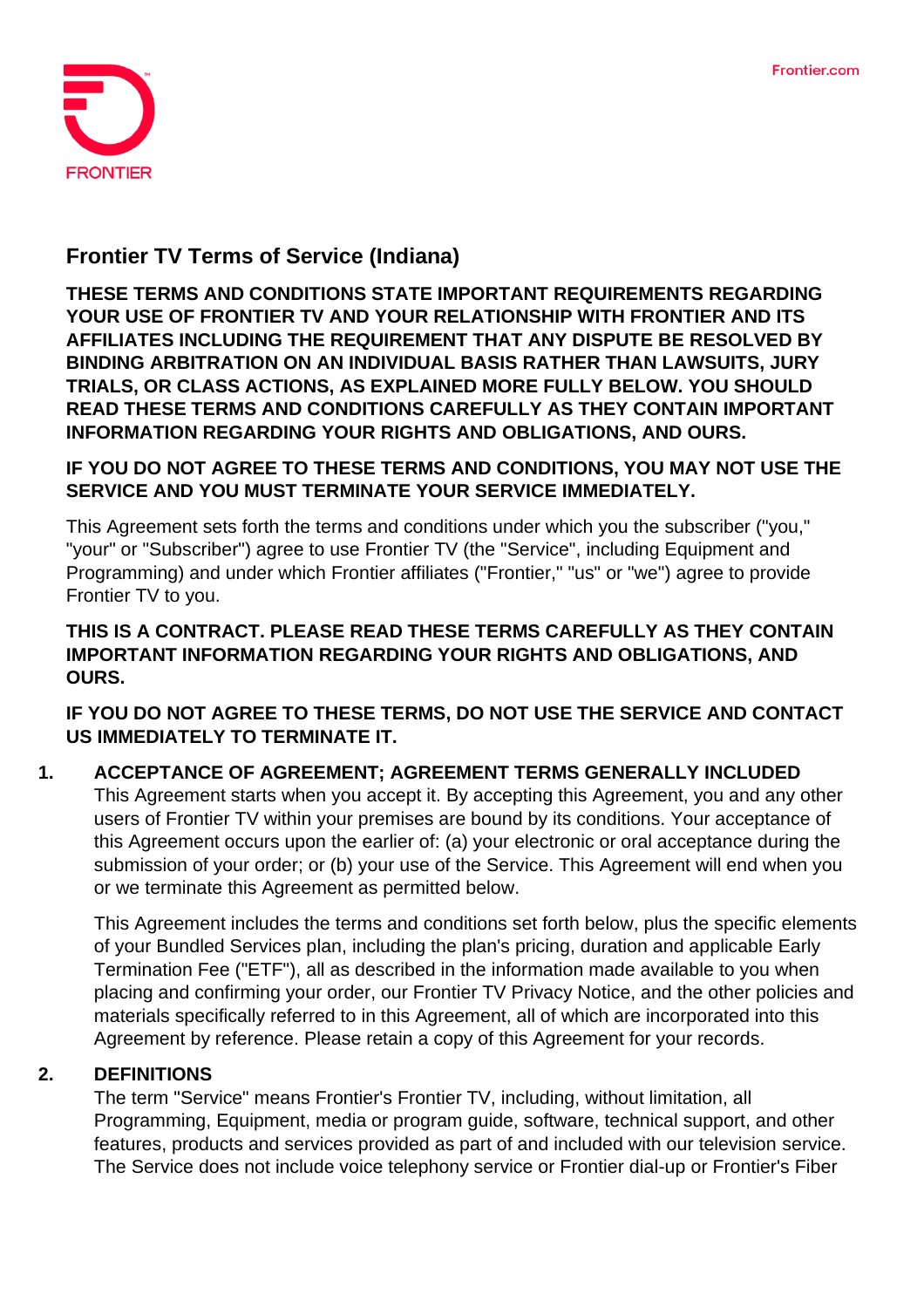

Internet or DSLbased Internet services. The term "Equipment" shall include, without limitation, the Set Top Box ("STB") provided by Frontier to you for use with the Service, along with any software contained in or downloaded to the STB as part of the Service, as well as any remote controls or other devices or components provided by Frontier to you for use with the Service. The term "Equipment" shall also include the router provided to you by Frontier ("Router"). The term "Premises" refers to the physical location at which the Service has been installed. "Programming" means content provided by Frontier or its third party licensors, providers or suppliers and provided as part of and included with the Service, including, without limitation, images, photographs, animations, video programming, information services, audio, music, and text, irrespective of the manner or format in which such content is delivered. The term "Bundled Services" means a combination or "bundle" of Frontier TV with one or more eligible Frontier services, including but not limited to Fiber Internet or High Speed Internet Service or Frontier voice services.

## **3. SERVICE CHANGES**

Subject to applicable law, we reserve the right to change, re-arrange, add, delete or otherwise modify the Service at any time, with or without prior notice to you, including changing, rearranging or otherwise modifying our Programming packages, the selections available in those packages, the Equipment, and any other features, products and services that we offer.

#### **4. USE OF THE SERVICE**

(a) You agree to use the Service only for your private non-commercial use and enjoyment within your Premises. Unless otherwise specifically authorized by us in writing, the Programming distributed via the Service may not be viewed or otherwise displayed in areas open to the public, including, without limitation, commercial establishments. You may not rebroadcast or transmit the Programming or charge admission for its viewing. You may not take any actions to alter or avoid any security or access controls or restrictions associated with the Service or Equipment.

(b) You are responsible for all use of the Service, whether by you or someone using the Service with or without your permission. You agree not to use the Service, directly or indirectly, for any unlawful purpose, including without limitation, violation of the copyright laws through the use, production, copying, rebroadcast or redistribution of any Programming distributed as part of the Service or recorded utilizing equipment containing digital video recording devices. You further agree that your use of the Service is your sole responsibility, at your own risk, and subject to all applicable local, state, and federal laws and regulations. We in our sole discretion, or any Programming provider, may prosecute you and other responsible parties under applicable federal, state and local laws in the event that the Service is used for an unlawful purpose. As described in more detail in Section 13 below, you agree to indemnify us in the event of any such violation by you or anyone using the Service at the Premises.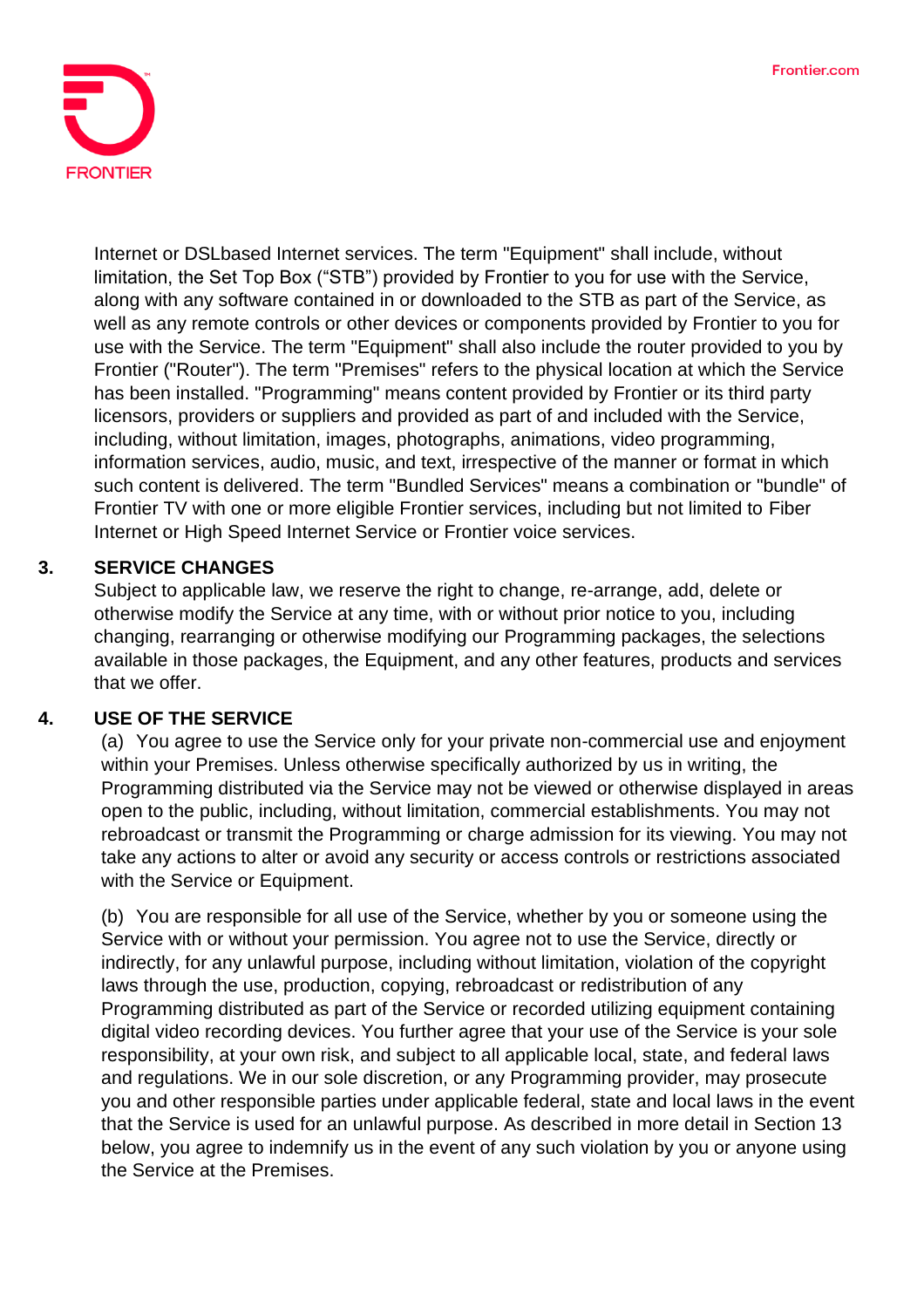

(c) You understand and agree that not all Programming may be suitable for all viewers, and users of the Service may have access to Programming that may be sexually explicit, obscene, offensive, or otherwise unsuitable or objectionable, especially for children under the age of eighteen (18). You further understand and agree that it is your responsibility to impose any viewing restrictions you determine are appropriate to limit viewing and access to potentially objectionable material, and you agree to supervise usage of the Service at your Premises. YOU AGREE THAT WE ARE NOT RESPONSIBLE TO YOU OR ANYONE ELSE VIEWING PROGRAMMING OR INFORMATION PROVIDED ON, OR ACCESSED THROUGH, THE SERVICE FOR ANY CONTENT THAT YOU OR OTHERS MAY DEEM TO BE OBJECTIONABLE FOR ANY REASON AND YOU WAIVE ANY CLAIMS AGAINST US FOR ANY INJURY OR HARM RELATING TO SUCH CONTENT OR THE VIEWING OF PROGRAMMING. YOU FURTHER UNDERSTAND AND AGREE THAT WE ARE NOT RESPONSIBLE FOR THE INFORMATION OR MATERIALS ACCESSIBLE VIA THE INTERNET THROUGH USE OF THE SERVICE. IN ADDITION, YOU AGREE THAT YOU ARE SOLELY RESPONSIBLE FOR ANY PURCHASES OR OTHER TRANSACTIONS MADE THROUGH, USING, OR IN CONNECTION WITH THE SERVICE.

## **5. SOFTWARE LICENSES AND THIRD PARTY SERVICES**

(a) We may provide you, for a fee or at no charge, software for use in connection with the Service which is owned by us or our third party licensors, providers and suppliers ("Software"). We reserve the right periodically to update, upgrade or change the Software remotely or otherwise and to make related changes to the settings and software on your computer or the Equipment, and you agree to permit such changes and access to your computer and the Equipment. You may use the Software only in connection with the Service and for no other purpose.

(b) Certain Software may be accompanied by an end user license agreement ("EULA") from us or a third party. Your use of the Software is governed by the terms of that EULA and by this Agreement, where applicable. You may not install or use any Software that is accompanied by or includes a EULA unless you first agree to the terms of the EULA.

(c) ) For Software not accompanied by a EULA, you are hereby granted a revocable, nonexclusive, non- transferable license by us or our third party licensor(s) to use the Software (and any corrections, updates and upgrades thereto). You may not make any copies of the Software. You agree that the Software is confidential information of Frontier or its third party licensors and that you will not disclose or use the Software except as expressly permitted herein. The Software contains copyrighted material, trade secrets, patents, and proprietary information owned by us or our third party licensors. You may not de-compile, reverse engineer, disassemble, attempt to discover any source code or underlying ideas or algorithms of the Software, otherwise reduce the Software to a human readable form, modify, rent, lease, loan, use for timesharing or service bureau purposes, reproduce, sublicense or distribute copies of the Software, or otherwise transfer the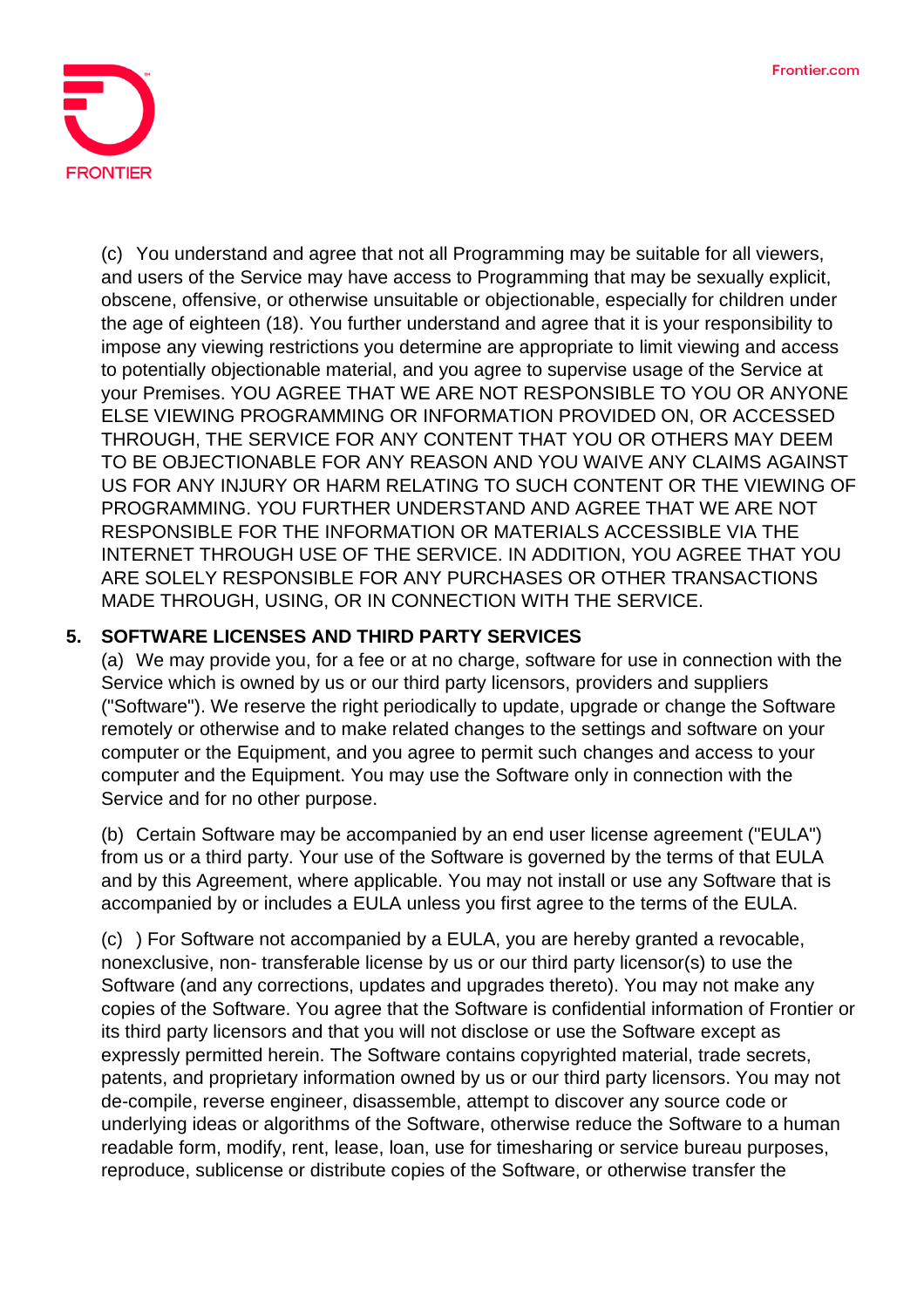

Software to any third party. You may not remove or alter any trademark, trade name, copyright or other proprietary notices, legends, symbols, or labels appearing on or in copies of the Software. You are not granted any title or rights of ownership in the Software. You acknowledge that this license is not a sale of intellectual property and that we or our third party licensors continue to own all right, title and interest, including but not limited to all copyright, patent, trademark, trade secret, and moral rights, to the Software and related documentation, as well as any corrections, updates and upgrades to it. The Software may be used in the United States only, and any export of the Software is strictly prohibited.

(d) Your license to use the Software will remain in effect until terminated by Frontier or its third party licensors, or until your Service is terminated. Upon termination of your Service, you must cease all use of and immediately delete the Software from any device not returned to us.

(e) If you subscribe to or otherwise use any third party services offered by Frontier, your use of such services is subject to the EULA of that third party provider. Violation of those terms may, in our sole discretion, result in the termination of your Service.

## **6. AUTHORIZED USER; PREMISES; REFUSAL OF SERVICE**

(a) You acknowledge that you are eighteen (18) years of age or older, and that you have the legal authority to enter into this Agreement. You agree to notify us immediately whenever your personal or billing information changes (including, for example, your name, address, credit card and telephone number).

(b) You agree to allow us and our representatives the right, at reasonable times, to enter the Premises for the purpose of installing, maintaining, servicing, inspecting, upgrading and/or removing the Service (including any Equipment).

(c) You acknowledge and agree that you are either an owner of, or legal tenant in, your Premises, and as such have the right to allow us and our representatives to enter and make modifications to the Premises in connection with the delivery of the Service.

(d) We reserve the right, in our sole discretion, to refuse to provide the Service to you for any reason at any time, consistent with law.

#### **7. PERSONAL DATA AND PRIVACY POLICY**

Frontier will treat your personally identifiable information provided to us in accordance with our current Privacy Policy, which is subject to change. A copy of the Privacy Policy is available at www.frontier.com/policies.

#### **8. CHANGES TO THIS AGREEMENT**

We reserve the right to change this Agreement at any time. Notification of changes to this Agreement will be provided to you as outlined in Section 14 below. Changes to this Agreement will be effective 30 days after notification to you. By continuing to use the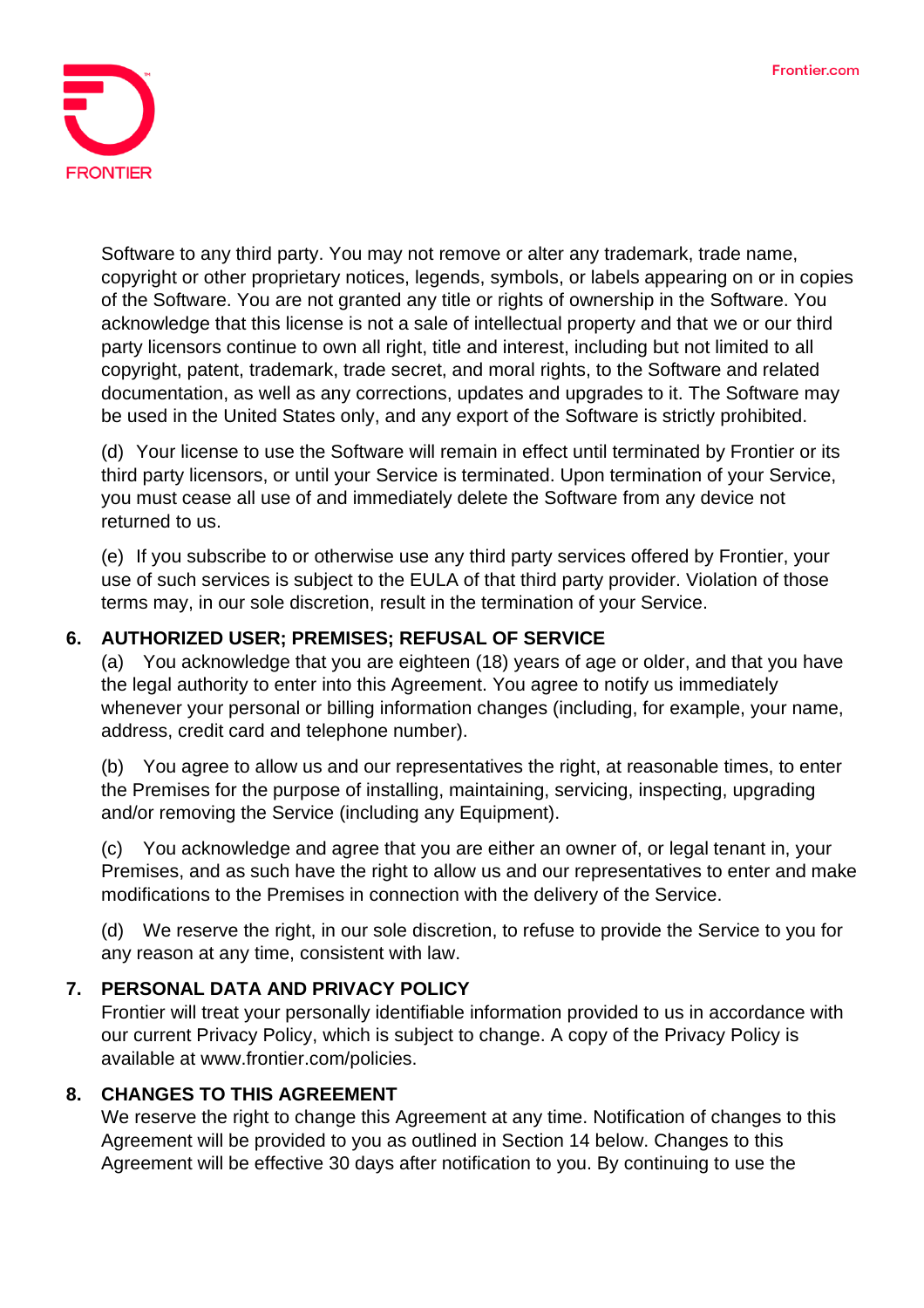

Service after notice of a change to this Agreement, you accept the change and agree to abide by it.

## **9. EQUIPMENT; MAINTENANCE AND OWNERSHIP OF EQUIPMENT**

(a) We do not guarantee that the Service will work correctly if you use equipment to access the Service other than the Equipment provided by Frontier. We have no responsibility for the operation or support, maintenance or repair of any equipment, software or services that you choose to use in connection with the Service or with the Equipment provided by us. We assume no responsibility for the operation of the Service if equipment other than the Equipment we provide to you is used to access the Service.

(b) You acknowledge and agree that, except with respect to the Router, at all times ownership of the Equipment shall remain with us and that this Agreement allows you to use Equipment only in connection with your receipt and use of the Service. We may, at our option, supply new or reconditioned Equipment to you. We will repair and maintain the Equipment owned by us, as well as the Router, at our expense, unless such repair or maintenance is made necessary due to misuse, abuse or intentional damage to the Equipment, in which case you will be financially responsible for the repair or replacement of the damaged Equipment. You also agree that the Equipment will not be serviced by anyone other than our employees or our designated agents or representatives. You further agree not to tamper with or otherwise harm the Equipment, and that you will not copy, modify, reverse compile or reverse engineer any Equipment, software or firmware provided by Frontier in connection with the Service. Upon termination of the Service or if the occupancy or ownership of your Premises changes, you are responsible for returning the Equipment to us in an undamaged condition, subject only to reasonable wear and tear. With respect to the Router only, if your Service is terminated for any reason prior to the first thirty-six (36) months of Service, you will be required to return the Router to us and failure to do so will result in an Equipment charge of \$99. After the first thirty-six months of Service you may keep the Router if your Service terminates. Failure to return any Equipment owned by us, or returning Equipment in a damaged condition (subject only to reasonable wear and tear) will result in the imposition of an Equipment fee that may be substantial. The charges for damaged and unreturned Equipment are as follows: Cable Card - \$100; STB Digital adapter - \$175; STB Standard Definition - \$240; STB HD - \$350; STB SD DVR - \$75; and/or STB HD DVR - \$550.

(c) In the event that the Equipment owned by Frontier is stolen, you are required to provide us with a copy of the police report to verify that the Equipment was reported stolen. If no report is produced, then you will be held financially responsible for the stolen Equipment.

#### **10. TERMINATION OF SERVICE; TERMINATION FEES.**

(a) You or Frontier may terminate the Service at any time and for any reason. Termination by you will be effective upon your notice to Frontier. Installation or setup fees paid at the initiation of the Service, if any, are not refundable. Termination by us will be effective upon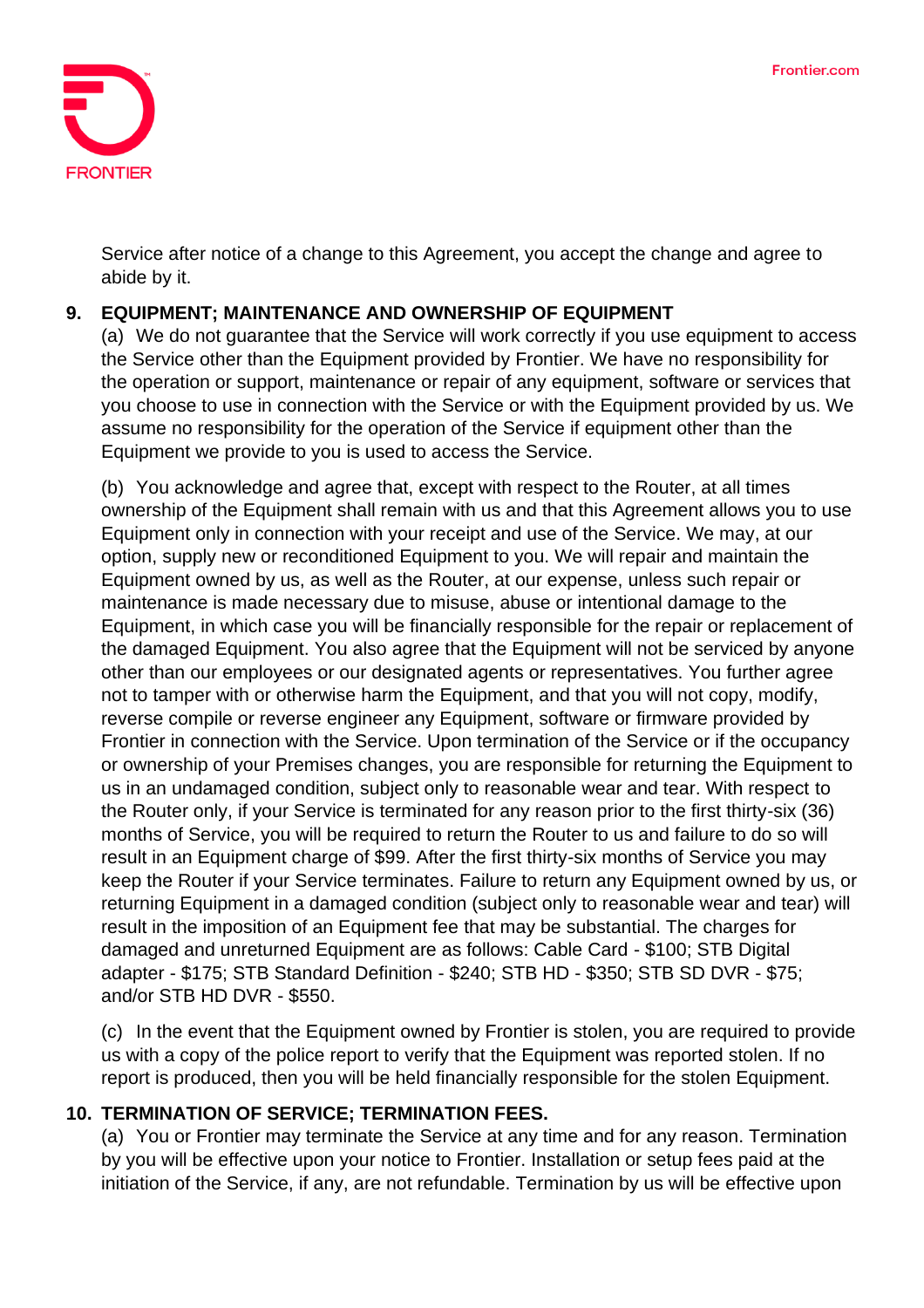

notice to you. Upon termination for any reason, you will be responsible for payment of all outstanding account balances and Equipment fees accrued through the date of termination, up to \$360 unless prorated. If a termination is a result of violation by you of the terms of this Agreement, you may also be liable to pay an Early Termination Fee as set forth in Section 11(b). We may, at our sole discretion, refuse to accept your subsequent request for Service following a termination or suspension of your use of the Service. If your Service is terminated for any reason, you may be required to pay a reconnection fee or additional deposit before the Service is reactivated.

**(b) EXCEPT AS OTHERWISE SET FORTH IN THIS AGREEMENT, IF YOU HAVE CHOSEN TO SUBSCRIBE TO A BUNDLED SERVICES PLAN WITH A MINIMUM TERM COMMITMENT, IF ANY OF THE BUNDLE SERVICES ARE TERMINATED BY YOU OR BY US AS A RESULT OF VIOLATION BY YOU OF THIS AGREEMENT BEFORE COMPLETING YOUR MINIMUM TERM, THEN YOU AGREE TO PAY FRONTIER THE EARLY TERMINATION FEE SET FORTH IN THE BUNDLED SERVICES PLAN YOU HAVE CHOSEN.**

#### **11. PRICING AND PAYMENT**

In consideration for your receipt of the Service and use of any Equipment, you agree to pay us as follows:

(a) Service Fees. Billing for the Service will begin automatically upon installation of the Service and continue until the Service is terminated by you or by us in accordance with this Agreement. You will begin receiving any discount associated with a Bundled Services plan once all of Bundled Services have been installed. Regular Service and Equipment charges are billed each month in advance. You agree to pay us in advance, at our rates in effect at the time, through all periods until the Service is terminated. Other transactional charges, such as for video on-demand services, are billed after the applicable service or feature has been ordered or provided to you. You may also be required, based on your ordering and payment history, to provide pre-invoice payment bill by credit card or such other payment method as we may designate for transactional services such as video-on-demand services. You agree to pay all applicable charges for the Service and Equipment by the due date set forth in your monthly invoice. Rates for the Service and other charges may be changed by us at any time, subject to prior notice as required by applicable law. If we provide you with notice, it will be provided as set forth in Section 14 below. Your invoice may also contain certain other charges (including, without limitation, taxes and other governmental fees and charges such as franchise fees, account activation and installation charges, surcharges, reactivation fees, customized setup fees, interest on past due balances, returned payment fees, Early Termination Fees and other nonrecurring charges) and you agree to pay such other charges by the due date set forth in your invoice. The waiver of any fees or charges is at our discretion. If you cancel any component of a Bundled Services plan, the monthly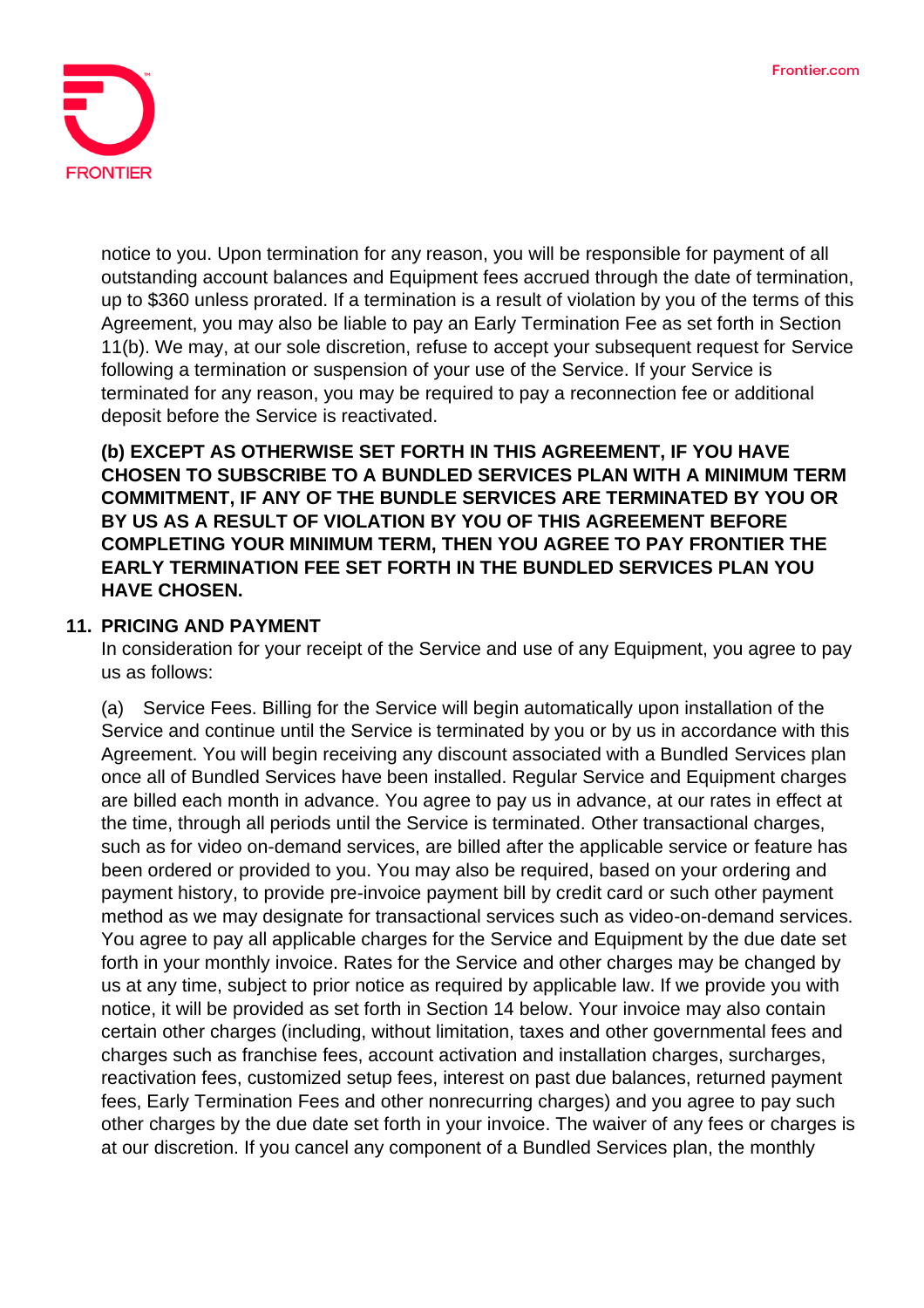

charges for the remaining services on your account will automatically convert to the applicable existing non-discounted monthly service rate.

(b) Plans with Minimum Terms. If you subscribe to a Bundled Services plan with a term commitment, you agree to maintain such services for the minimum term of that plan. At the end of your term, you may be given the option to select a new Bundled Services plan. If you do not select a new Bundled Services plan, your account will automatically convert to a month-to-month plan at a monthly fee that may be higher than your current rate. If you subscribe to a new Bundled Service plan, the terms of that plan will apply.

(c) Third-Party Charges. You acknowledge and agree that you may incur charges with third parties that are separate and apart from the Service Fees charged by us. These may include charges resulting from accessing on-line services or purchasing products and services through interactive options available through the Service. You are solely responsible for all charges payable to third parties, including all applicable taxes. In addition, you are solely responsible for protecting the security of credit card and other personal information provided to others in connection with such transactions.

(d) Late Fees. If we do not receive your full and complete payment by the due date, we may charge you a late fee on the unpaid balance and may also terminate or suspend your Service. In the event we utilize a collection agency or resort to legal action to recover an unpaid balance, you agree to reimburse us for all expenses incurred to recover such unpaid balance, including reasonable attorneys' fees and costs.

(e) Customer Deposits. We may require that you provide us with a refundable deposit ("Customer Deposit") prior to or upon the activation or reactivation of the Service. We may also require an additional Customer Deposit after activation of the Service if you fail to pay any amounts when due hereunder or seek to upgrade your Service. We may apply Customer Deposit against any unpaid amounts at any time. Within ninety (90) days of termination of Service, we shall return a sum equal to the Customer Deposit, without interest unless otherwise required by law, minus any amounts due on your account including, without limitation, any amounts owed to us for unreturned or damaged Equipment.

(f) Questions About Your Monthly Invoice. Subject to applicable law, if you intend to dispute a charge on your bill, you must contact us within 60 days of the date you receive the bill in question. **UNDISPUTED PORTIONS OF YOUR BILLING STATEMENT MUST BE PAID BY THE DUE DATE TO AVOID A LATE FEE AND POSSIBLE SUSPENSION OR TERMINATION OF THE SERVICE.**

(g) Payments. Except as otherwise permitted under applicable law, you agree that you will pay your bill by check, credit or debit card, electronic funds transfer payments or such other payment method as we may designate. The outstanding balance is due in full each month. If any bank or other financial institution refuses to honor any payment, draft or instrument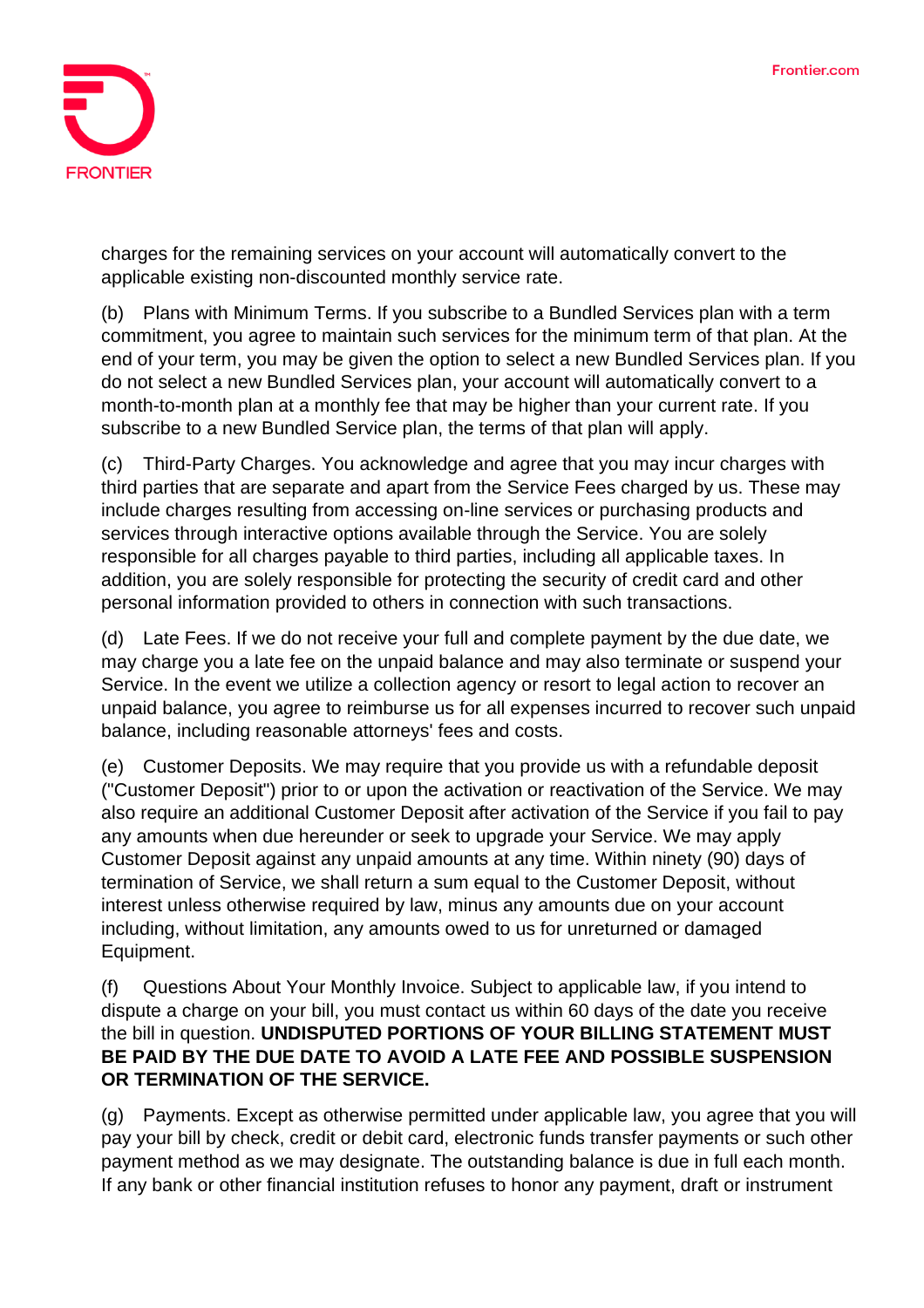

submitted for payment to your account, we may charge you a fee in accordance with applicable law. Based on your election and subject to our approval, Frontier or its agent will bill you directly, or bill your charge card or local Frontier telephone bill (where available). **IF YOU ELECT TO BE BILLED ON YOUR FRONTIER PHONE BILL, BY USING THE SERVICES YOU AGREE TO HAVE ALL SERVICE CHARGES INCLUDED ON YOUR PHONE BILL. IF YOU SUBSCRIBE TO BUNDLED SERVICES PLAN, THEN ALL OF THE BUNDLED SERVICES MUST BE BILLED ON YOUR FRONTIER PHONE BILL.**

(h) Consents Regarding Credit. We may evaluate your credit history before modifying or providing you Service. In order to establish an account with us and/or obtain or modify the Service, you hereby authorize us to obtain a report from a consumer credit agency and to exchange information with others in connection with determining your creditworthiness. If you are delinquent in any payment to us, you also authorize us to report any late payment or nonpayment to consumer credit reporting agencies.

#### **12. WARRANTIES AND LIMITATION OF LIABILITY**

**1. YOU ACKNOWLEDGE AND AGREE THAT THE SERVICE SUPPLIED HEREUNDER IS PROVIDED ON AN "AS IS" OR "AS AVAILABLE" BASIS, WITH ALL FAULTS. EXCEPT AS OTHERWISE SPECIFICALLY SET FORTH IN THIS AGREEMENT AND AS OTHERWISE SPECIFICALLY SET FORTH IN ANY MANUFACTURER WARRANTY FOR ANY EQUIPMENT PROVIDED BY FRONTIER (BUT ONLY IF SUCH WARRANTY IS INCLUDED WITH SUCH EQUIPMENT), FRONTIER (AND ITS OFFICERS, EMPLOYEES, PARENT, SUBSIDIARIES, AND AFFILIATES) (COLLECTIVELY THE "FRONTIER PARTIES"), ITS THIRD PARTY LICENSORS, PROVIDERS AND SUPPLIERS, DISCLAIM ANY AND ALL WARRANTIES AND CONDITIONS FOR THE SERVICE, WHETHER EXPRESS OR IMPLIED, INCLUDING BUT NOT LIMITED TO THE IMPLIED WARRANTIES OF MERCHANTABILITY AND FITNESS FOR A PARTICULAR PURPOSE, ACCURACY, NON-INFRINGEMENT, NON-INTERFERENCE, TITLE, COMPATIBILITY OF COMPUTER SYSTEMS, COMPATIBILITY OF SOFTWARE PROGRAMS, INTEGRATION, AND THOSE ARISING FROM COURSE OF DEALING, COURSE OF TRADE, OR ARISING UNDER STATUTE. ALSO, THERE IS NO WARRANTY OF WORKMANLIKE EFFORT OR LACK OF NEGLIGENCE. NO ADVICE OR INFORMATION GIVEN BY FRONTIER OR ITS REPRESENTATIVES SHALL CREATE A WARRANTY WITH RESPECT TO ADVICE PROVIDED.**

**2. FRONTIER DOES NOT WARRANT OR GUARANTEE THAT SERVICE CAN BE PROVISIONED TO YOUR LOCATION, OR THAT PROVISIONING WILL OCCUR ACCORDING TO A SPECIFIED SCHEDULE, EVEN IF FRONTIER HAS ACCEPTED YOUR ORDER FOR SERVICE. THE PROVISIONING OF SERVICE IS SUBJECT TO NETWORK AVAILABILITY, CIRCUIT AVAILABILITY, LOOP LENGTH, THE CONDITION OF YOUR TELEPHONE LINE AND WIRING INSIDE YOUR LOCATION, AND YOUR COMPUTER/DEVICE CONFIGURATION AND CAPABILITIES, AMONG OTHER**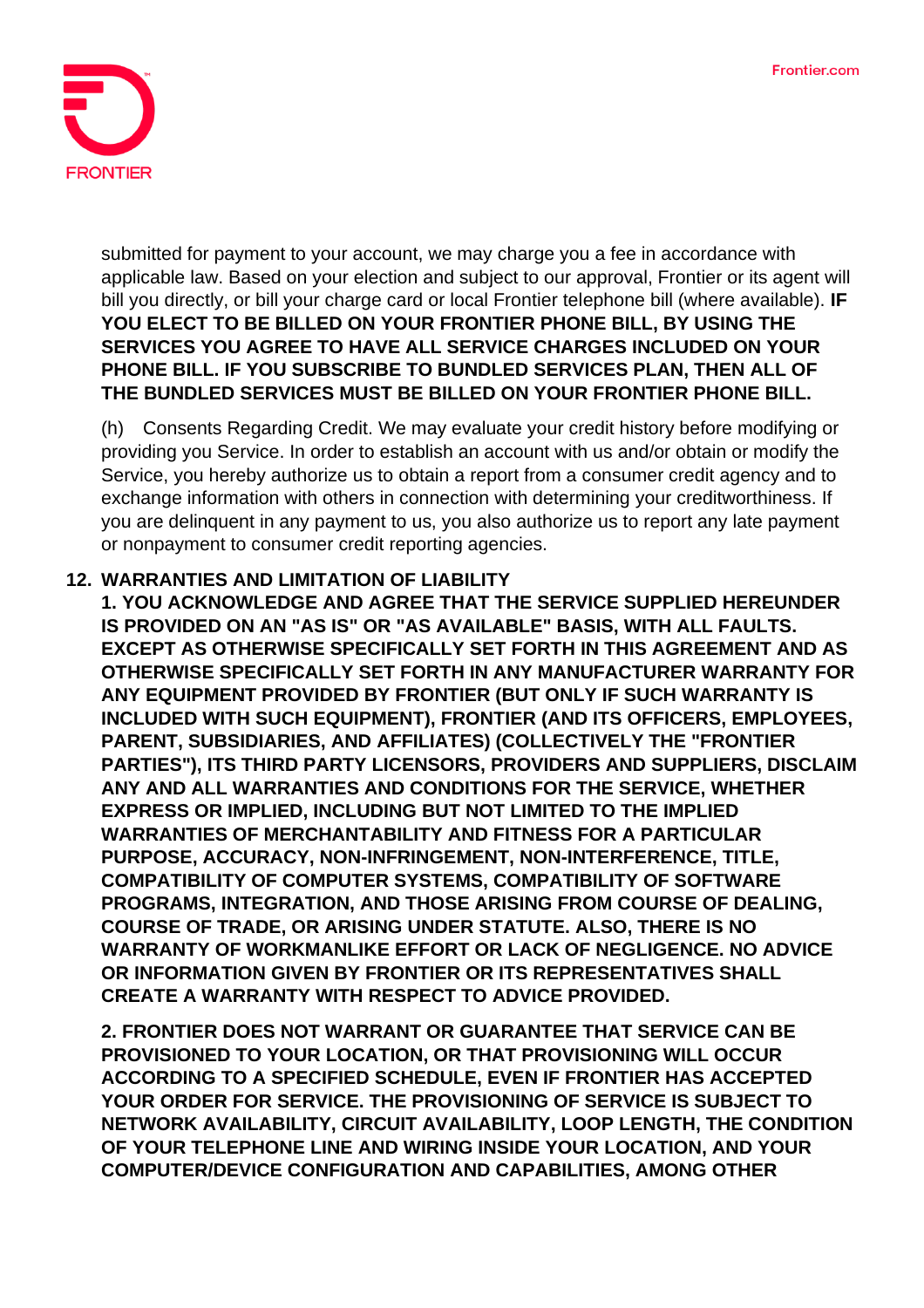

**FACTORS. IN THE EVENT YOUR LINE IS NOT PROVISIONED FOR ANY REASON, NEITHER YOU NOR FRONTIER SHALL HAVE ANY DUTIES OR OBLIGATIONS UNDER THIS AGREEMENT (OTHER THAN YOUR OBLIGATION TO RETURN ANY FRONTIER-PROVIDED EQUIPMENT).**

**3. FRONTIER DOES NOT WARRANT THAT THE SERVICE OR EQUIPMENT PROVIDED BY FRONTIER WILL PERFORM AT A PARTICULAR SPEED, BANDWIDTH OR DATA THROUGHPUT RATE, OR WILL BE UNINTERRUPTED, ERROR-FREE, SECURE, OR FREE OF VIRUSES, WORMS, DISABLING CODE OR CONDITIONS, OR THE LIKE. FRONTIER SHALL NOT BE LIABLE FOR LOSS OF YOUR DATA, OR IF CHANGES IN OPERATION, PROCEDURES, OR SERVICES REQUIRE MODIFICATION OR ALTERATION OF YOUR EQUIPMENT, RENDER THE SAME OBSOLETE OR OTHERWISE AFFECT ITS PERFORMANCE.**

**4. IN NO EVENT SHALL THE FRONTIER PARTIES OR FRONTIER'S THIRD PARTY LICENSORS, PROVIDERS OR SUPPLIERS BE LIABLE FOR: (A) ANY INDIRECT, PUNITIVE, SPECIAL, CONSEQUENTIAL OR INCIDENTAL DAMAGES, INCLUDING WITHOUT LIMITATION, LOST PROFITS OR LOSS OF REVENUE, LOSS OF PROGRAMS OR INFORMATION OR DAMAGE TO DATA ARISING OUT OF THE USE, PARTIAL USE OR INABILITY TO USE THE SERVICE, OR RELIANCE ON OR PERFORMANCE OF THE SERVICE, REGARDLESS OF THE TYPE OF CLAIM OR THE NATURE OF THE CAUSE OF ACTION, INCLUDING WITHOUT LIMITATION, THOSE ARISING UNDER CONTRACT, TORT, NEGLIGENCE OR STRICT LIABILITY, EVEN IF FRONTIER HAS BEEN ADVISED OF THE POSSIBILITY OF SUCH CLAIM OR DAMAGES, OR (B) ANY CLAIMS AGAINST YOU BY ANY OTHER PARTY.**

**5. THE LIABILITY OF THE FRONTIER PARTIES, OR (SUBJECT TO ANY DIFFERENT LIMITATIONS OF LIABILITY IN THIRD PARTY END USER LICENSE OR OTHER AGREEMENTS) OUR THIRD PARTY LICENSORS, PROVIDERS OR SUPPLIERS, FOR ALL CATEGORIES OF DAMAGES SHALL NOT EXCEED A PRO RATA CREDIT FOR THE MONTHLY FEES (EXCLUDING ALL NONRECURRING CHARGES, REGULATORY FEES, SURCHARGES, FEES AND TAXES) YOU HAVE PAID TO FRONTIER FOR THE SERVICE DURING THE SIX (6) MONTH PERIOD PRIOR TO WHEN SUCH CLAIM AROSE, WHICH SHALL BE YOUR SOLE AND EXCLUSIVE REMEDY REGARDLESS OF THE TYPE OF CLAIM OR NATURE OF THE CAUSE OF ACTION. THE FOREGOING LIMITATIONS SHALL APPLY TO THE FULL EXTENT PERMITTED BY LAW, AND ARE NOT INTENDED TO ASSERT ANY LIMITATIONS OR DEFENSES WHICH ARE PROHIBITED BY LAW.**

**6. ALL LIMITATIONS AND DISCLAIMERS STATED IN THIS SECTION 12 ALSO APPLY TO FRONTIER'S THIRD PARTY LICENSORS, PROVIDERS AND SUPPLIERS, AS THIRD PARTY BENEFICIARIES OF THIS AGREEMENT.**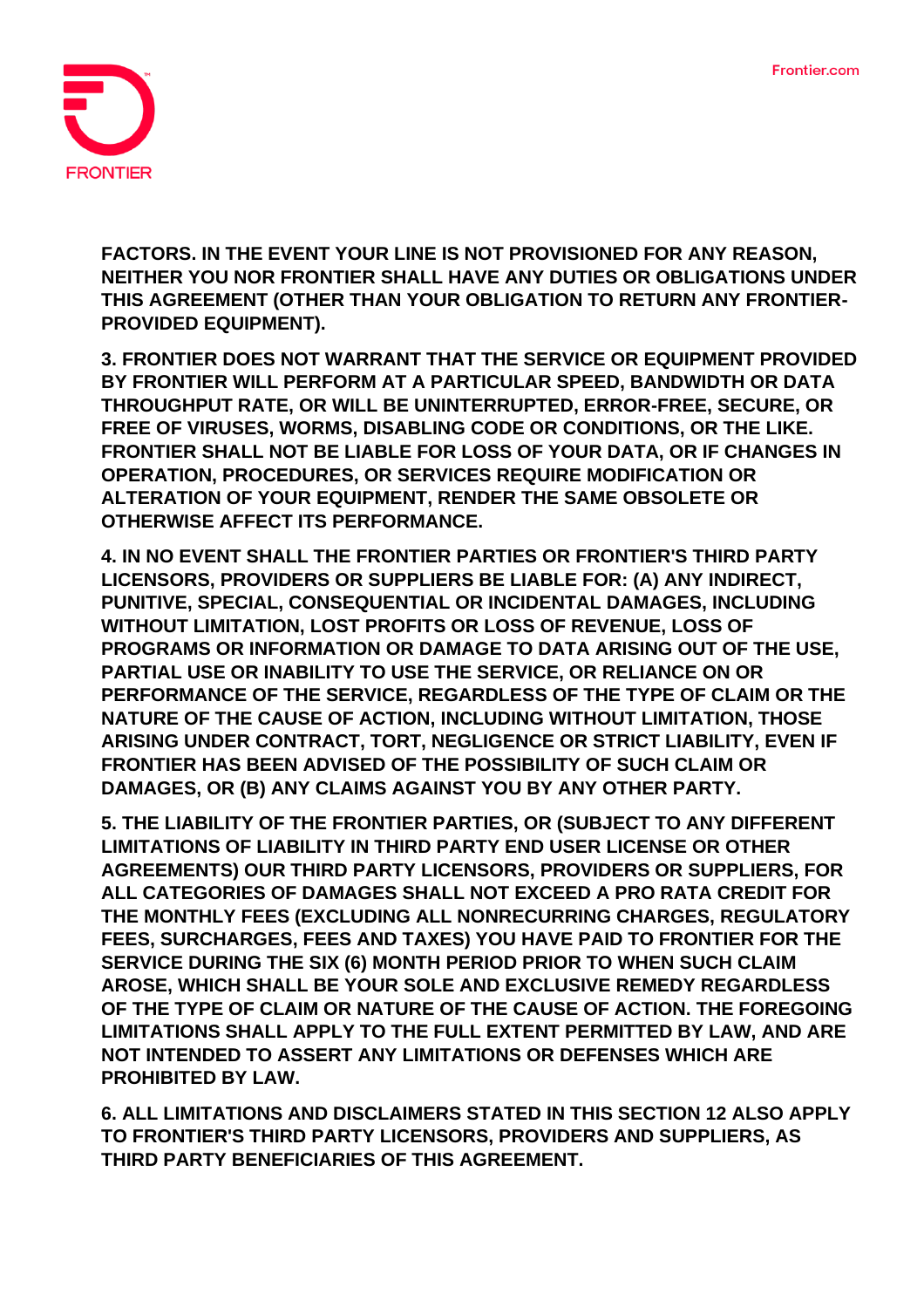

**7. THE REMEDIES EXPRESSLY SET FORTH IN THIS AGREEMENT ARE YOUR SOLE AND EXCLUSIVE REMEDIES. YOU MAY HAVE ADDITIONAL RIGHTS UNDER CERTAIN LAWS (SUCH AS CONSUMER LAWS), WHICH DO NOT ALLOW THE EXCLUSION OF IMPLIED WARRANTIES, OR THE EXCLUSION OR LIMITATION OF CERTAIN DAMAGES. IF THESE LAWS APPLY, OUR EXCLUSIONS OR LIMITATIONS MAY NOT APPLY TO YOU.**

#### **13. INDEMNIFICATION**

You agree to defend, indemnify and hold harmless the Frontier Parties from and against all liabilities, costs and expenses, including reasonable attorneys' and experts' fees, related to or arising from your use of the Service (or the use of your Service by anyone else), (a) in violation of applicable laws, regulations or this Agreement; (b) to access the Internet or to transmit or post any message, information, software, images or other materials via the Internet; (c) in any manner that harms any person or results in the personal injury or death of any person or in damage to or loss of any tangible or intangible (including data) property; or (d) claims for infringement of any intellectual property rights arising from or in connection with use of the Service.

#### **14. NOTICES**

1. Notices required under this Agreement by you must be provided to us at: Attention: Customer Service, P.O. Box 8000, Hayden, Idaho, 83835. Notice by Frontier to you (including notice of changes to this Agreement under Section 3) shall be deemed given when: (a) transmitted to your primary Frontier.com email address; or (b) mailed via the US mail or hand-delivered to your address on file with us; or (c) when posted to the Announcements page of the Website.

2. If you send us an email, you agree that the User ID and/or alias contained in the email is legally sufficient to verify you as the sender and the authenticity of the communication.

#### **15. DISPUTE RESOLUTION WITH FRONTIER BY BINDING ARBITRATION PLEASE READ THIS CAREFULLY. IT AFFECTS YOUR RIGHTS.**

Frontier encourages you to contact our Customer Service department if you have concerns or complaints about your service or Frontier. Generally, customer complaints can be satisfactorily resolved in this way. In the unlikely event that you are not able to resolve your concerns through our Customer Service department, we each agree to resolve all disputes through binding arbitration or a small claims court rather than lawsuits in courts of general jurisdiction, jury trials, or class actions. Arbitration is more informal than a lawsuit. Arbitration uses a neutral arbitrator instead of a judge or jury, allows for more limited discovery than in court, and is subject to very limited review by courts. Arbitrators can award the same damages and individual relief affecting individual parties that a court can award, including an award of attorneys' fees if the law allows. For any non-frivolous claim that does not exceed \$75,000, Frontier will pay all costs of the arbitration. Moreover, in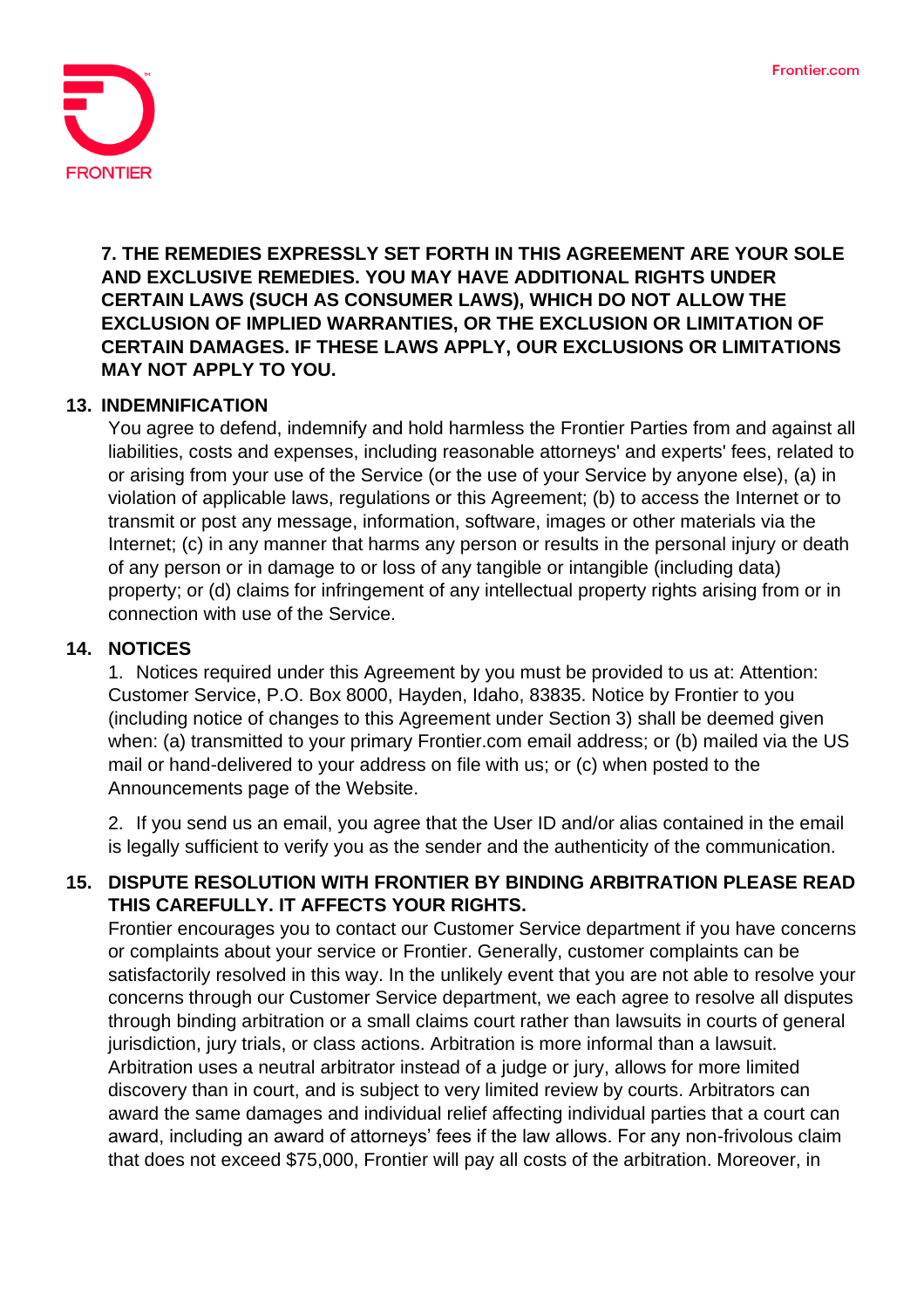

arbitration you are entitled to recover attorneys' fees from Frontier for your own dispute to the same extent as you would be in court.

In addition, under certain circumstances (as explained below), Frontier will pay you more than the amount of the arbitrator's award if the arbitrator awards you an amount that is greater than what Frontier has offered you to settle the dispute.

## **Arbitration Agreement:**

(a) You and Frontier agree to arbitrate all disputes and claims between us. This agreement to arbitrate is intended to be broadly interpreted. It includes, but is not limited to, all claims arising out of or relating to any aspect of our relationship, whether based in contract, tort, statute, fraud, misrepresentation or any other legal theory, that arose either before or during this or any prior Agreement, or that may arise after termination of this Agreement. It also includes claims that are currently the subject of purported class action litigation in which you are not a member of a certified class. References to "Frontier," "you," and "us" include our respective subsidiaries, affiliates, agents, employees, predecessors in interest, successors, and assigns, as well as all authorized or unauthorized users or beneficiaries of Frontier Broadband under this or prior Agreements between us.

Notwithstanding the foregoing agreement, Frontier agrees that it will not use arbitration to initiate debt collection against you except in response to claims you have made in arbitration. In addition, by agreeing to resolve disputes through arbitration, you and Frontier agree to each unconditionally waive the right to a trial by jury or to participate in a class action, representative proceeding, or private attorney general action. Instead of arbitration, either party may bring an individual action in a small claims court for disputes or claims that are within the scope of the small claims court's authority. In addition, you may bring any issues to the attention of federal, state, or local agencies, including, for example, the Federal Communications Commission. Such agencies can, if the law allows, seek relief against us on your behalf.

This agreement evidences a transaction in interstate commerce, and thus the Federal Arbitration Act governs the interpretation and enforcement of this provision, even after the agreement is terminated.

(b) A party who intends to seek arbitration must first send to the other, by certified mail, a written Notice of Dispute ("Notice"). The Notice to Frontier should be addressed to: Frontier Communications, Legal Department – Arbitration, 3 High Ridge Park, Stamford, CT 06905 ("Notice Address"). The Notice must (1) describe the nature and basis of the claim or dispute; and (2) set for the specific relief sought ("Demand"). If Frontier and you do not reach an agreement to resolve the claim within 30 days after the Notice is received, you or Frontier may commence an arbitration proceeding. During the arbitration, the amount of any settlement offer made by Frontier or you shall not be disclosed to the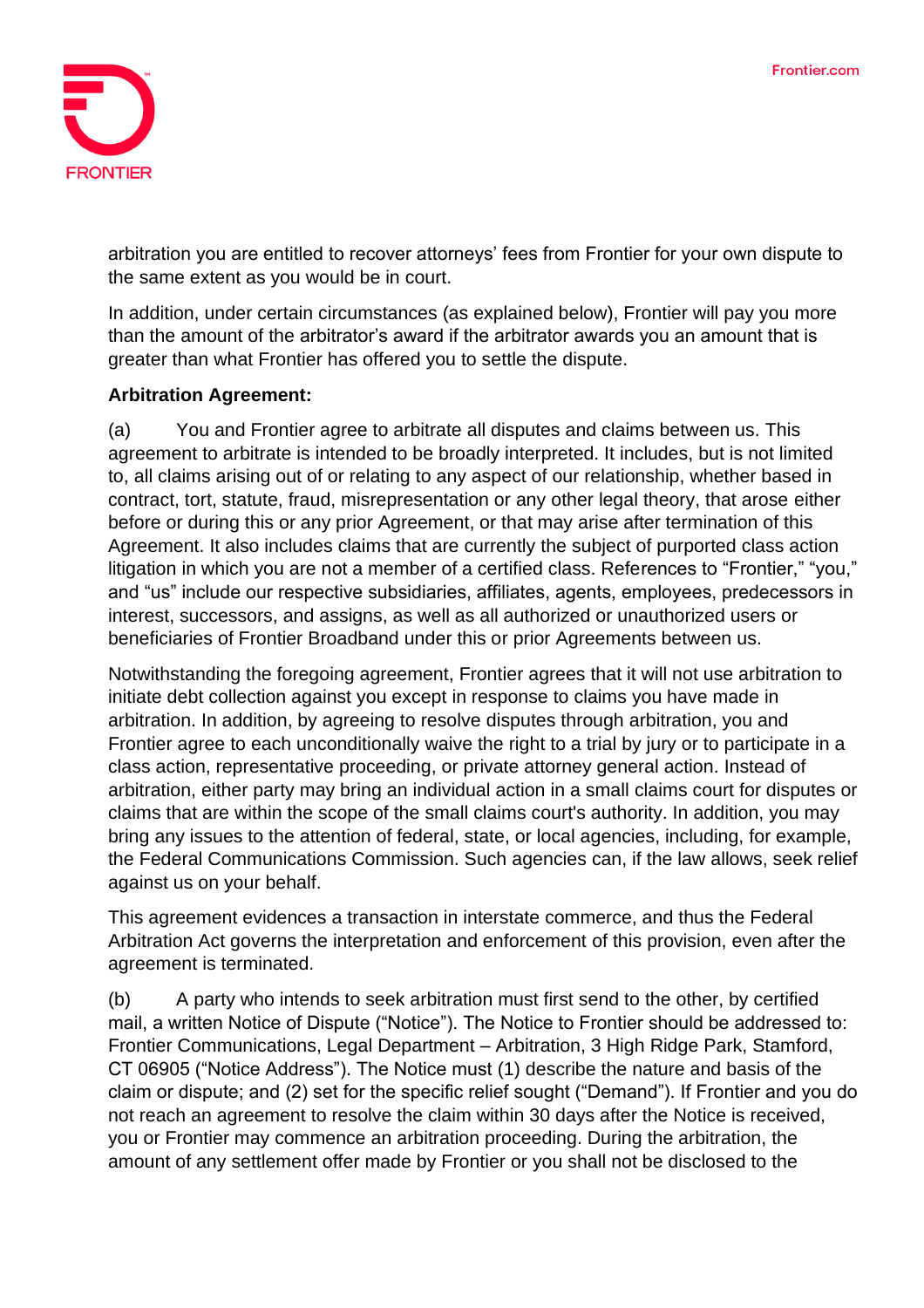

arbitrator until after the arbitrator determines the amount, if any, to which you or Frontier is entitled.

(c) The arbitration will be governed by the Consumer Arbitration Rules ("AAA Rules") of the American Arbitration Association ("AAA"), as modified by these Terms of Service, and will be administered by the AAA. Procedure, rule and fee information is available from the AAA online at [http://www.adr.org,](http://www.adr.org/) by calling the AAA at 1.800.778.7879, or by calling Frontier at 1.877.462.7320, option 3. The arbitrator is bound by the terms of this Agreement. All issues are for the arbitrator to decide, except that issues relating to the scope and enforceability of the arbitration provision, including the scope, interpretation, and enforceability of section (f) below, are for the court to decide. If your claim is for \$25,000 or less, you may choose whether the arbitration will be conducted solely on the basis of documents submitted to the arbitrator, through a telephonic hearing, or by an in person hearing as established by the AAA Rules. If your claim exceeds \$25,000, the right to a hearing will be determined by the AAA Rules. Unless Frontier and you agree otherwise, any in person hearings will take place at a location that the AAA selects in the state of your primary residence unless you and Frontier agree otherwise. Regardless of the manner in which the arbitration is conducted, the arbitrator shall issue a reasoned written decision sufficient to explain the essential findings and conclusions on which the award is based.

Frontier agrees to pay your AAA filing, administration, and arbitrator fees ("AAA fees") for claims for damages of up to \$75,000 and for claims for non-monetary relief up to the value of \$75,000, as measured from either your or Frontier's perspective (but excluding attorneys' fees and expenses). After Frontier receives notice that you have commenced arbitration, it will promptly reimburse you for your payment of the filing fee, unless your claim is for greater than \$75,000. (The filing fee currently is \$200 but is subject to change by the AAA. If you are unable to pay this fee, Frontier will pay it directly upon receiving a written request.) In addition, Frontier will not pay your share of the AAA fees if the arbitrator finds that either your claim or the relief sought is frivolous or brought for an improper purpose, as measured by the standards of Federal Rule of Civil Procedure 11(b). In such case, the payment of AAA fees will be governed by the AAA Rules, and you agree to reimburse Frontier for all monies previously disbursed by it that are otherwise your obligation to pay under the AAA Rules. If you initiate an arbitration in which you seek relief valued at more than \$75,000 (excluding attorneys' fees and expenses), as measured from either your or Frontier's perspective, the payment of AAA fees will be governed by the AAA Rules.

(d) If Frontier offers to settle your dispute prior to appointment of the arbitrator and you do not accept the offer, and the arbitrator awards you an amount of money that is more than Frontier's last written settlement offer, then Frontier will pay you the amount of the award or \$5,000 ("the alternative payment"), whichever is greater.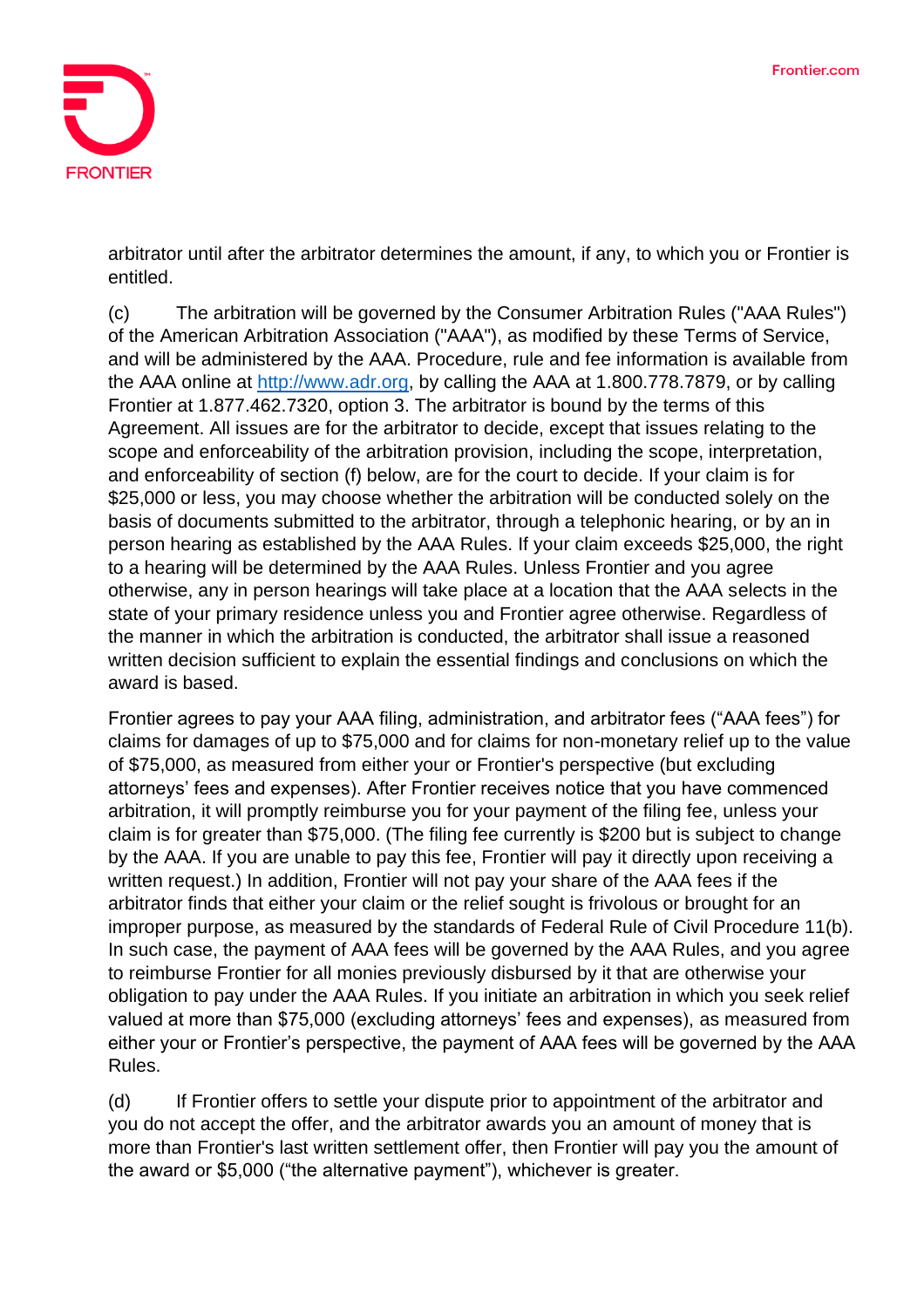

If Frontier does not offer to settle your dispute prior to appointment of the arbitrator, and the arbitrator awards you any relief on the merits, then Frontier agrees to pay you the amount of the award or the alternative payment, whichever is greater. The arbitrator may make rulings and resolve disputes as to the payment and reimbursement of fees, expenses, and the alternative payment at any time during the proceeding and upon request from either party made within fourteen (14) days of the arbitrator's ruling on the merits.

(e) Although Frontier may have a right to an award of attorneys' fees and expenses if it prevails, Frontier agrees that it will not seek such an award.

(f) You and Frontier agree to seek, and further agree that the arbitrator may award, only such relief— whether in the form of damages, an injunction, or other non-monetary relief as is necessary to resolve any individual injury that either you or Frontier have suffered or may suffer. In particular, if either you or Frontier seek any non-monetary relief, including injunctive or declaratory relief, the arbitrator may award relief on an individual basis only, and may not award relief that affects individuals or entities other than you or Frontier. You and Frontier agree that we each may bring claims against the other only in an individual capacity and not as a plaintiff or class member in any purported class, representative, or private attorney general proceeding. Furthermore, unless both you and Frontier agree otherwise in writing, the arbitrator may not consolidate more than one person's claims, and may not otherwise preside over any form of a class, representative, or private attorney general proceeding. If a court decides that applicable law precludes enforcement of any of this paragraph (f)'s limitations as to a particular claim for relief, then that claim (and only that claim) must be severed from the arbitration and may be brought in court. Further, an arbitrator's award and any judgment confirming it shall apply only to that specific case and cannot be used in any other case except to enforce the award itself.

(g) Notwithstanding any provision in these Terms to the contrary, you and Frontier agree that if Frontier makes any change to this arbitration provision during the period of time that you are receiving Frontier services, you may reject that change by providing Frontier with written notice within 30 days of the change to the Notice Address provided above and require Frontier to adhere to the language in this provision. By rejecting any future change, you are agreeing that you will arbitrate any dispute between us in accordance with the language of this provision.

#### **16. GENERAL PROVISIONS**

1. All obligations of the parties under this Agreement, which, by their nature, would continue beyond the termination of this Agreement, including without limitation, those relating to Limitation of Liability and Indemnification, shall survive such termination.

2. Frontier will not be liable for delays, damages or failures in performance due to causes beyond its reasonable control, including, but not limited to, acts of a governmental body,